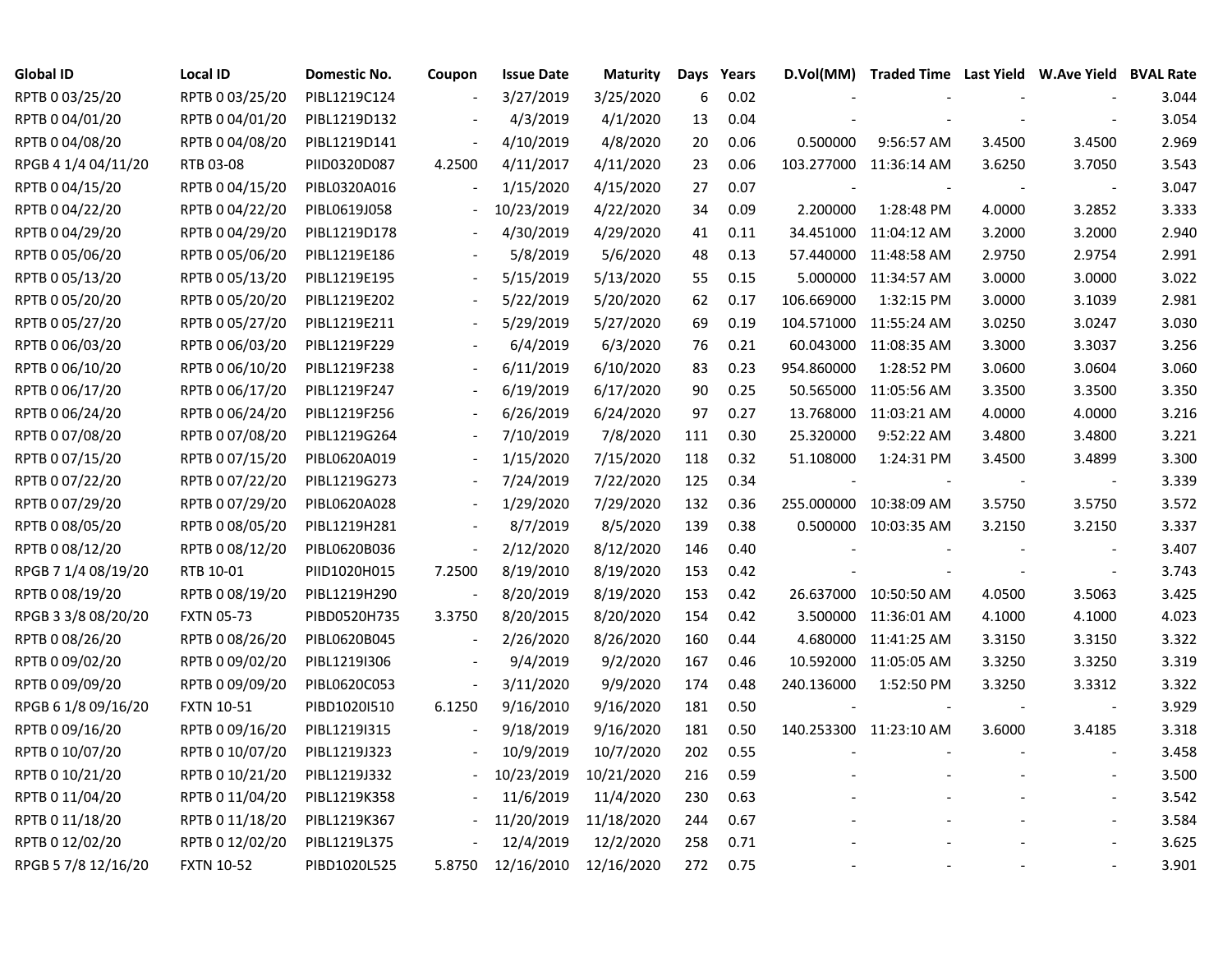| <b>Global ID</b>     | <b>Local ID</b>   | Domestic No. | Coupon                   | <b>Issue Date</b> | <b>Maturity</b>  | Days | Years | D.Vol(MM)               | Traded Time Last Yield W.Ave Yield BVAL Rate |        |                          |       |
|----------------------|-------------------|--------------|--------------------------|-------------------|------------------|------|-------|-------------------------|----------------------------------------------|--------|--------------------------|-------|
| RPTB 0 01/06/21      | RPTB 0 01/06/21   | PIBL1220A017 |                          | 1/8/2020          | 1/6/2021         | 293  | 0.80  |                         | 1.090000 10:23:30 AM                         | 3.6200 | 3.6200                   | 3.536 |
| RPTB 0 01/13/21      | RPTB 0 01/13/21   | PIBL1220A026 |                          | 1/15/2020         | 1/13/2021        | 300  | 0.82  |                         |                                              |        |                          | 3.900 |
| RPTB 0 01/20/21      | RPTB 0 01/20/21   | PIBL1220A035 | $\overline{\phantom{a}}$ | 1/22/2020         | 1/20/2021        | 307  | 0.84  |                         |                                              |        | $\overline{\phantom{a}}$ | 3.761 |
| RPGB 4 1/4 01/25/21  | <b>FXTN 03-23</b> | PIBD0321A236 | 4.2500                   | 1/25/2018         | 1/25/2021        | 312  | 0.85  |                         | 25.000000 11:48:53 AM                        | 4.0500 | 4.0500                   | 3.851 |
| RPTB 0 01/27/21      | RPTB 0 01/27/21   | PIBL1220A044 | $\blacksquare$           | 1/29/2020         | 1/27/2021        | 314  | 0.86  |                         |                                              |        | $\overline{\phantom{a}}$ | 3.838 |
| RPTB 0 02/03/21      | RPTB 0 02/03/21   | PIBL1220B052 | $\overline{\phantom{a}}$ | 2/5/2020          | 2/3/2021         | 321  | 0.88  | 3.389000                | 1:12:52 PM                                   | 3.5000 | 3.5000                   | 3.700 |
| RPTB 0 02/10/21      | RPTB 0 02/10/21   | PIBL1220B061 | $\overline{\phantom{a}}$ | 2/12/2020         | 2/10/2021        | 328  | 0.90  |                         |                                              |        |                          | 3.710 |
| RPTB 0 02/17/21      | RPTB 0 02/17/21   | PIBL1220B070 | $\blacksquare$           | 2/19/2020         | 2/17/2021        | 335  | 0.92  | 1001.584000 10:43:38 AM |                                              | 3.5250 | 3.9344                   | 3.942 |
| RPTB 0 02/24/21      | RPTB 0 02/24/21   | PIBL1220B089 | $\blacksquare$           | 2/26/2020         | 2/24/2021        | 342  | 0.94  | 57.078000               | 1:02:26 PM                                   | 3.5450 | 3.9272                   | 3.836 |
| RPGB 7 3/8 03/03/21  | RTB 10-02         | PIID1021C027 | 7.3750                   | 3/3/2011          | 3/3/2021         | 349  | 0.96  | $\blacksquare$          |                                              |        | $\overline{\phantom{a}}$ | 4.038 |
| RPTB 0 03/03/21      | RPTB 0 03/03/21   | PIBL1220C097 | $\blacksquare$           | 3/4/2020          | 3/3/2021         | 349  | 0.96  | 5.127000                | 1:20:44 PM                                   | 3.5350 | 3.5521                   | 3.625 |
| RPTB 0 03/10/21      | RPTB 0 03/10/21   | PIBL1220C104 | $\overline{\phantom{a}}$ | 3/11/2020         | 3/10/2021        | 356  | 0.98  | $\overline{a}$          |                                              |        | $\overline{\phantom{a}}$ | 3.557 |
| RPTB 0 03/17/21      | RPTB 0 03/17/21   | PIBL1220C113 | $\overline{\phantom{a}}$ | 3/18/2020         | 3/17/2021        | 363  | 0.99  | 27.023000               | 1:15:38 PM                                   | 3.5500 | 3.5498                   | 3.550 |
| RPGB 3 1/2 03/20/21  | <b>FXTN 07-57</b> | PIBD0721C574 | 3.5000                   | 3/20/2014         | 3/20/2021        | 366  | 1.00  |                         | 77.500000 11:58:02 AM                        | 4.1000 | 4.3326                   | 4.303 |
| RPGB 6 1/2 04/28/21  | <b>FXTN 10-53</b> | PIBD1021D531 | 6.5000                   | 4/28/2011         | 4/28/2021        | 405  | 1.11  |                         |                                              |        |                          | 4.067 |
| RPGB 4 7/8 06/13/21  | RTB 03-09         | PIID0321F092 | 4.8750                   | 6/13/2018         | 6/13/2021        | 451  | 1.24  |                         | 31.500000 11:55:29 AM                        | 4.4000 | 4.4386                   | 4.042 |
| RPGB 5 3/4 10/20/21  | RTB 10-03         | PIID1021J039 | 5.7500                   | 10/20/2011        | 10/20/2021       | 580  | 1.59  |                         |                                              |        |                          | 4.215 |
| RPGB 5 3/4 11/24/21  | <b>FXTN 10-55</b> | PIBD1021K551 | 5.7500                   | 11/24/2011        | 11/24/2021       | 615  | 1.68  |                         |                                              |        |                          | 4.240 |
| RPGB 6 3/8 01/19/22  | <b>FXTN 10-54</b> | PIBD1022G545 | 6.3750                   | 7/19/2011         | 1/19/2022        | 671  | 1.84  |                         |                                              |        |                          | 4.317 |
| RPGB 4 01/26/22      | <b>FXTN 05-74</b> | PIBD0522A747 | 4.0000                   | 1/26/2017         | 1/26/2022        | 678  | 1.86  |                         |                                              |        |                          | 4.255 |
| RPGB 15 03/14/22     | <b>FXTN 20-02</b> | PIBD2022C021 | 15.0000                  | 3/14/2002         | 3/14/2022        | 725  | 1.99  |                         |                                              |        |                          | 4.317 |
| RPGB 4 3/4 07/04/22  | <b>FXTN 03-24</b> | PIBD0322G247 | 4.7500                   | 7/4/2019          | 7/4/2022         | 837  | 2.29  |                         |                                              |        |                          | 4.169 |
| RPGB 4 7/8 08/02/22  | <b>FXTN 10-56</b> | PIBD1022H562 | 4.8750                   | 8/2/2012          | 8/2/2022         | 866  | 2.37  |                         |                                              |        |                          | 4.388 |
| RPGB 4 3/4 09/13/22  | <b>FXTN 10-57</b> | PIBD1022I570 | 4.7500                   | 9/13/2012         | 9/13/2022        | 908  | 2.49  |                         |                                              |        |                          | 4.423 |
| RPGB 12 3/4 10/17/22 | <b>FXTN 20-03</b> | PIBD2022J033 | 12.7500                  | 10/17/2002        | 10/17/2022       | 942  | 2.58  |                         |                                              |        | $\blacksquare$           | 4.428 |
| RPGB 4 5/8 12/04/22  | RTB 05-11         | PIID0522L114 | 4.6250                   | 12/4/2017         | 12/4/2022        | 990  | 2.71  | 1195.825000             | 1:32:59 PM                                   | 4.4200 | 4.5597                   | 4.589 |
| RPGB 4 12/06/22      | <b>FXTN 10-58</b> | PIBD1022L585 | 4.0000                   | 12/6/2012         | 12/6/2022        | 992  | 2.72  |                         |                                              |        | $\overline{\phantom{a}}$ | 4.453 |
| RPGB 4 3/8 02/11/23  | RTB 03-10         | PIID0323B101 | 4.3750                   | 2/11/2020         | 2/11/2023 1,059  |      | 2.90  | 585.000000              | 1:26:47 PM                                   | 4.3900 | 4.4421                   | 4.451 |
| RPGB 13 02/20/23     | <b>FXTN 20-04</b> | PIBD2023B048 | 13.0000                  | 2/20/2003         | 2/20/2023 1,068  |      | 2.92  |                         |                                              |        |                          | 4.491 |
| RPGB 5 1/2 03/08/23  | <b>FXTN 05-75</b> | PIBD0523C752 | 5.5000                   | 3/8/2018          | 3/8/2023 1,084   |      | 2.97  | 5.000000                | 1:34:32 PM                                   | 4.8000 | 4.8000                   | 4.586 |
| RPGB 3 1/2 04/21/23  | <b>FXTN 07-58</b> | PIBD0723D588 | 3.5000                   | 4/21/2016         | 4/21/2023 1,128  |      | 3.09  |                         |                                              |        |                          | 4.316 |
| RPGB 11 7/8 05/29/23 | <b>FXTN 20-05</b> | PIBD2023E054 | 11.8750                  | 5/29/2003         | 5/29/2023 1,166  |      | 3.19  |                         |                                              |        | $\blacksquare$           | 4.528 |
| RPGB 3 1/4 08/15/23  | RTB 10-04         | PIID1023H046 | 3.2500                   | 8/15/2013         | 8/15/2023 1,244  |      | 3.41  | 7.100000                | 1:04:10 PM                                   | 4.7500 | 4.7218                   | 4.513 |
| RPGB 11 3/8 10/23/23 | <b>FXTN 20-06</b> | PIBD2023J068 | 11.3750                  | 10/23/2003        | 10/23/2023 1,313 |      | 3.60  |                         |                                              |        |                          | 4.574 |
| RPGB 6 1/4 03/12/24  | RTB 05-12         | PIID0524C129 | 6.2500                   | 3/12/2019         | 3/12/2024 1,454  |      | 3.98  |                         | 1.750000 11:49:39 AM                         | 4.8000 | 4.8000                   | 4.623 |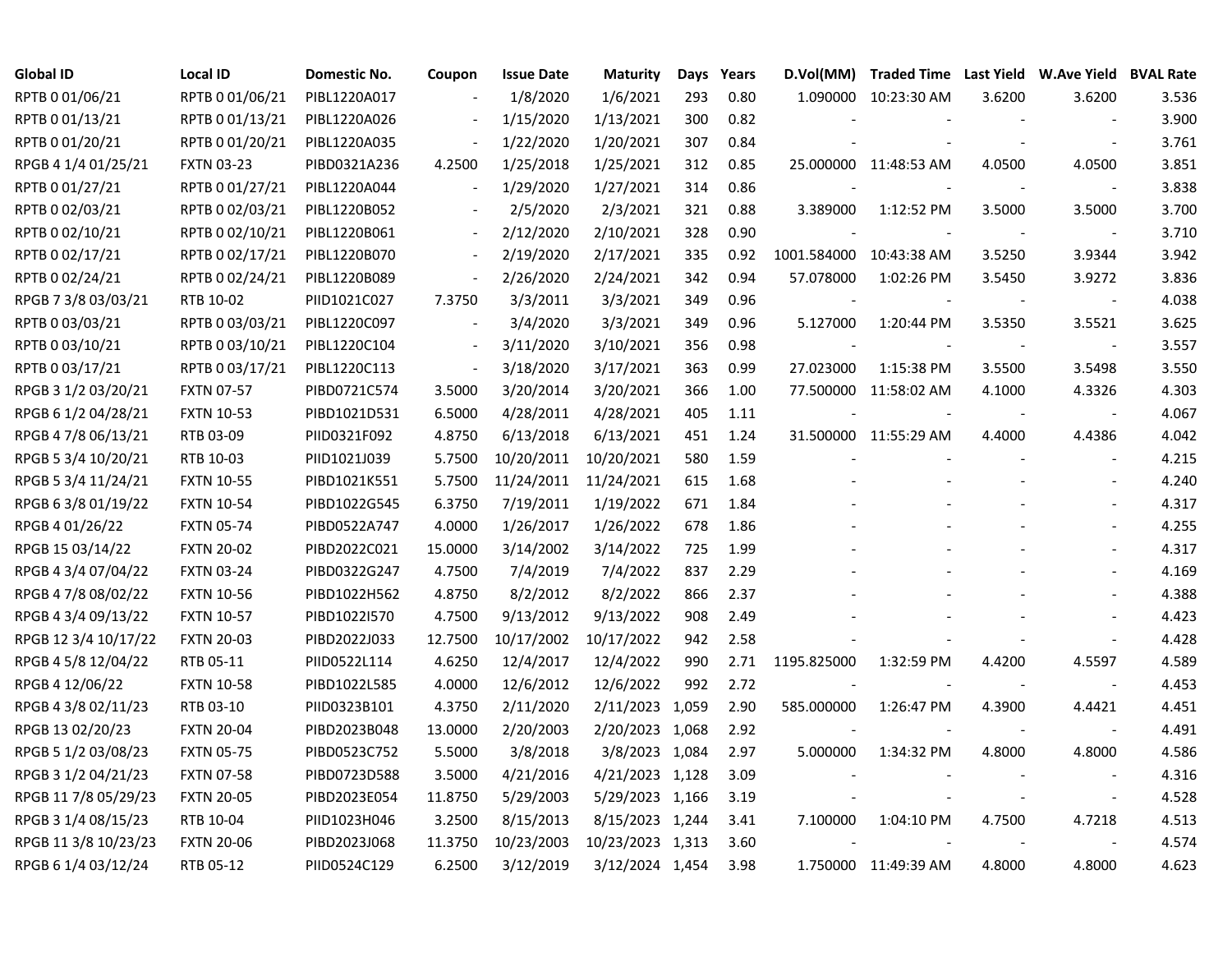| <b>Global ID</b>     | <b>Local ID</b>   | Domestic No. | Coupon  | <b>Issue Date</b> | <b>Maturity</b>        | Days | Years | D.Vol(MM)  |                        |        | Traded Time Last Yield W.Ave Yield BVAL Rate |       |
|----------------------|-------------------|--------------|---------|-------------------|------------------------|------|-------|------------|------------------------|--------|----------------------------------------------|-------|
| RPGB 4 1/2 04/20/24  | <b>FXTN 07-59</b> | PIBD0724D595 | 4.5000  | 4/20/2017         | 4/20/2024 1,493        |      | 4.09  |            |                        |        |                                              | 4.659 |
| RPGB 12 3/8 06/03/24 | <b>FXTN 20-07</b> | PIBD2024F075 | 12.3750 | 6/3/2004          | 6/3/2024 1,537         |      | 4.21  |            |                        |        |                                              | 4.633 |
| RPGB 12 7/8 08/05/24 | <b>FXTN 20-08</b> | PIBD2024H086 | 12.8750 | 8/5/2004          | 8/5/2024 1,600         |      | 4.38  |            |                        |        |                                              | 4.643 |
| RPGB 4 1/8 08/20/24  | <b>FXTN 10-59</b> | PIBD1024H595 | 4.1250  | 8/20/2014         | 8/20/2024 1,615        |      | 4.42  |            |                        |        |                                              | 4.772 |
| RPGB 4 1/4 10/17/24  | <b>FXTN 05-76</b> | PIBD0524J762 | 4.2500  | 10/17/2019        | 10/17/2024 1,673       |      | 4.58  |            |                        |        |                                              | 4.668 |
| RPGB 13 3/4 11/11/24 | <b>FXTN 20-09</b> | PIBD2024K091 | 13.7500 | 11/11/2004        | 11/11/2024 1,698       |      | 4.65  |            |                        |        |                                              | 4.659 |
| RPGB 5 3/4 04/12/25  | FXTN 07-61        | PIBD0725D618 | 5.7500  | 4/12/2018         | 4/12/2025 1,850        |      | 5.07  |            | 10.540000 11:03:44 AM  | 4.8000 | 4.8000                                       | 4.301 |
| RPGB 12 1/8 04/14/25 | <b>FXTN 20-10</b> | PIBD2025D103 | 12.1250 | 4/14/2005         | 4/14/2025 1,852        |      | 5.07  |            |                        |        | $\overline{\phantom{a}}$                     | 4.681 |
| RPGB 3 5/8 09/09/25  | <b>FXTN 10-60</b> | PIBD1025I608 | 3.6250  | 9/9/2015          | 9/9/2025 2,000         |      | 5.48  | 300.000000 | 1:48:14 PM             | 5.0700 | 4.8567                                       | 4.750 |
| RPGB 12 1/8 10/20/25 | <b>FXTN 20-11</b> | PIBD2025J116 | 12.1250 | 10/20/2005        | 10/20/2025 2,041       |      | 5.59  |            |                        |        | $\overline{\phantom{a}}$                     | 4.697 |
| RPGB 18 1/4 11/29/25 | <b>FXTN 25-01</b> | PIBD2525K015 | 18.2500 | 11/29/2000        | 11/29/2025 2,081       |      | 5.70  |            |                        |        | $\blacksquare$                               | 4.700 |
| RPGB 10 1/4 01/19/26 | <b>FXTN 20-12</b> | PIBD2026A122 | 10.2500 | 1/19/2006         | 1/19/2026 2,132        |      | 5.84  |            |                        |        | $\overline{\phantom{a}}$                     | 4.704 |
| RPGB 6 1/4 02/14/26  | <b>FXTN 07-62</b> | PIBD0726B627 | 6.2500  | 2/14/2019         | 2/14/2026 2,158        |      | 5.91  | 700.000000 | 1:25:21 PM             | 4.8500 | 4.8339                                       | 4.836 |
| RPGB 3 1/2 09/20/26  | RTB 10-05         | PIID1026I057 | 3.5000  | 9/20/2016         | 9/20/2026 2,376        |      | 6.51  |            | 2.500000 10:57:17 AM   | 4.9750 | 4.9750                                       | 4.716 |
| RPGB 6 1/4 10/20/26  | RTB 15-01         | PIID1526J019 | 6.2500  | 10/20/2011        | 10/20/2026 2,406       |      | 6.59  |            |                        |        |                                              | 4.755 |
| RPGB 8 12/07/26      | <b>FXTN 20-13</b> | PIBD2026L139 | 8.0000  | 12/7/2006         | 12/7/2026 2,454        |      | 6.72  |            |                        |        |                                              | 4.719 |
| RPGB 5 3/8 03/01/27  | RTB 15-02         | PIID1527C023 | 5.3750  | 3/1/2012          | 3/1/2027 2,538         |      | 6.95  |            |                        |        |                                              | 4.749 |
| RPGB 4 3/4 05/04/27  | <b>FXTN 10-61</b> | PIBD1027E617 | 4.7500  | 5/4/2017          | 5/4/2027 2,602         |      | 7.12  |            |                        |        |                                              | 4.800 |
| RPGB 8 5/8 09/06/27  | <b>FXTN 20-14</b> | PIBD2027I140 | 8.6250  | 9/6/2007          | 9/6/2027 2,727         |      | 7.47  |            |                        |        | $\overline{\phantom{a}}$                     | 4.851 |
| RPGB 6 1/4 03/22/28  | <b>FXTN 10-63</b> | PIBD1028C635 | 6.2500  | 3/22/2018         | 3/22/2028 2,925        |      | 8.01  |            | 8.200000 10:40:10 AM   | 5.2500 | 5.2500                                       | 4.543 |
| RPGB 9 1/2 12/04/28  | <b>FXTN 20-15</b> | PIBD2028L151 | 9.5000  | 12/4/2008         | 12/4/2028 3,182        |      | 8.71  |            |                        |        | $\blacksquare$                               | 4.763 |
| RPGB 6 7/8 01/10/29  | <b>FXTN 10-64</b> | PIBD1029A644 | 6.8750  | 1/10/2019         | 1/10/2029 3,219        |      | 8.81  | 219.800000 | 1:52:22 PM             | 4.8500 | 4.8222                                       | 4.776 |
| RPGB 8 3/4 05/27/30  | <b>FXTN 20-16</b> | PIBD2030E166 | 8.7500  | 5/27/2010         | 5/27/2030 3,721 10.19  |      |       |            |                        |        | $\overline{\phantom{a}}$                     | 4.842 |
| RPGB 12 1/2 07/28/30 | <b>FXTN 25-02</b> | PIBD2530G029 | 12.5000 | 7/28/2005         | 7/28/2030 3,783 10.36  |      |       |            |                        |        | $\blacksquare$                               | 4.856 |
| RPGB 11 1/4 01/26/31 | <b>FXTN 25-03</b> | PIBD2531A032 | 11.2500 | 1/26/2006         | 1/26/2031 3,965 10.86  |      |       |            |                        |        | $\blacksquare$                               | 4.891 |
| RPGB 8 07/19/31      | <b>FXTN 20-17</b> | PIBD2031G171 | 8.0000  | 7/19/2011         | 7/19/2031 4,139 11.33  |      |       |            | 351.000000 11:53:37 AM | 5.1000 | 5.0779                                       | 5.058 |
| RPGB 9 3/8 10/05/31  | <b>FXTN 25-04</b> | PIBD2531J042 | 9.3750  | 10/5/2006         | 10/5/2031 4,217 11.55  |      |       |            |                        |        |                                              | 4.932 |
| RPGB 5 7/8 02/02/32  | <b>FXTN 20-18</b> | PIBD2032B183 | 5.8750  | 2/2/2012          | 2/2/2032 4,337 11.87   |      |       |            |                        |        |                                              | 4.952 |
| RPGB 5 7/8 03/01/32  | RTB 20-01         | PIID2032C014 | 5.8750  | 3/1/2012          | 3/1/2032 4,365 11.95   |      |       |            | 2.000000 11:38:37 AM   | 5.0500 | 5.0875                                       | 5.035 |
| RPGB 5 3/4 09/27/32  | <b>FXTN 20-19</b> | PIBD2032I195 | 5.7500  | 9/27/2012         | 9/27/2032 4,575 12.53  |      |       |            |                        |        | $\blacksquare$                               | 4.984 |
| RPGB 8 1/2 11/29/32  | <b>FXTN 25-05</b> | PIBD2532K057 | 8.5000  | 11/29/2007        | 11/29/2032 4,638 12.70 |      |       |            |                        |        |                                              | 4.992 |
| RPGB 3 5/8 03/21/33  | <b>FXTN 20-20</b> | PIBD2033C206 | 3.6250  | 3/21/2013         | 3/21/2033 4,750 13.01  |      |       |            |                        |        | $\overline{\phantom{a}}$                     | 5.016 |
| RPGB 9 1/4 11/05/34  | <b>FXTN 25-06</b> | PIBD2534K062 | 9.2500  | 11/5/2009         | 11/5/2034 5,344 14.63  |      |       |            |                        |        |                                              | 5.048 |
| RPGB 8 09/30/35      | <b>FXTN 25-07</b> | PIBD2535I071 | 8.0000  | 9/30/2010         | 9/30/2035 5,673 15.53  |      |       |            |                        |        |                                              | 5.072 |
| RPGB 8 1/8 12/16/35  | <b>FXTN 25-08</b> | PIBD2535L086 | 8.1250  | 12/16/2010        | 12/16/2035 5,750 15.74 |      |       |            |                        |        |                                              | 5.088 |